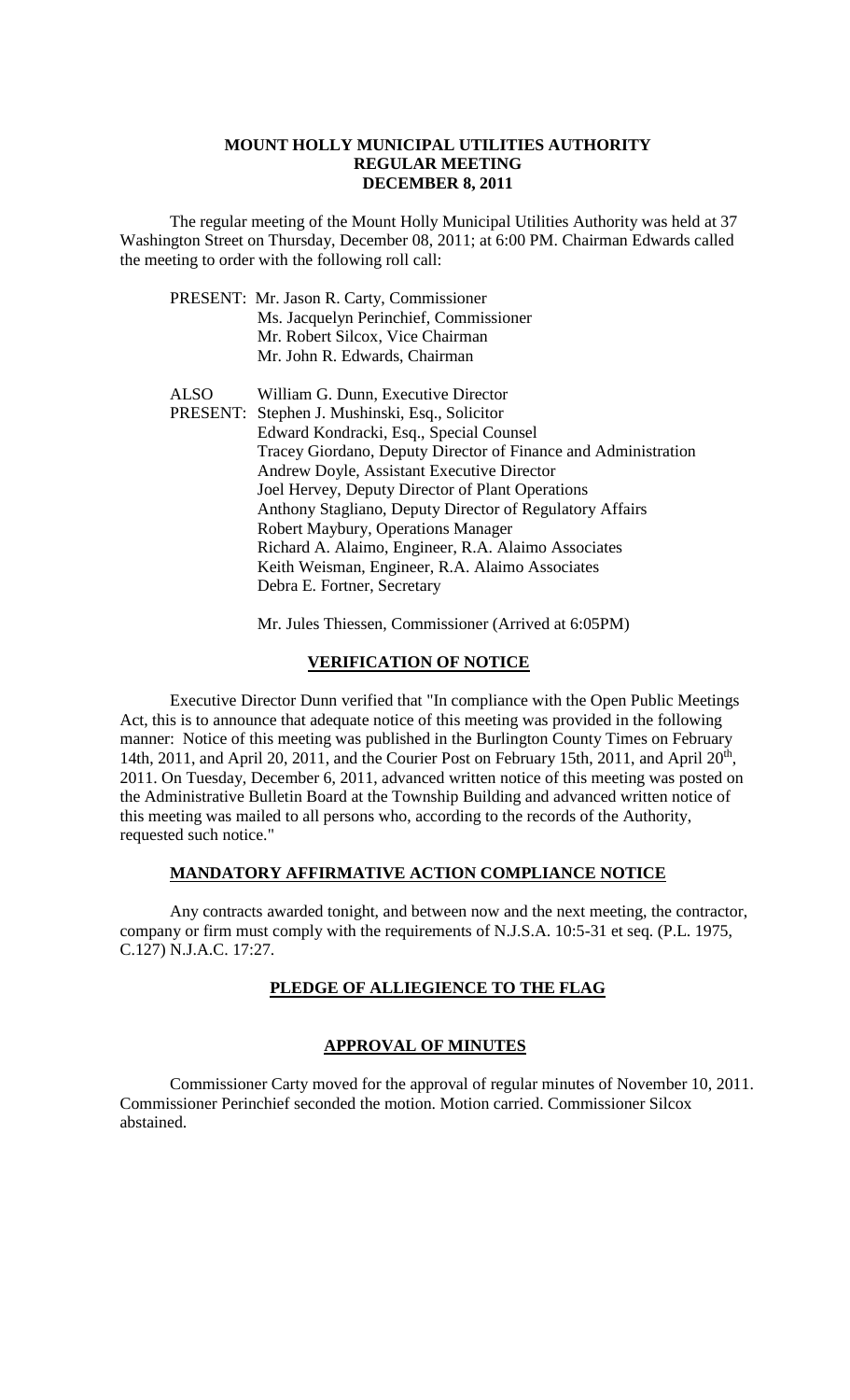#### **OLD BUSINESS**

#### **RESOLUTION 2011-107**

(this resolution was tabled at the November 10, 2011 meeting)

# **A RESOLUTION AUTHORIZING ELECTRICAL ENERGY PURCHASING PROCESS**

Chairman Edwards reminded the board Resolution 2011-107 had previously been tabled in order for more information in regards to the resolution be gathered and presented to the board.

Commissioner Carty stated he is still uncomfortable with the \$17,500.00 figure which he understands is a cap. Special Counsel Kondracki explained that amount is standard contract language.

Commissioner Perinchief asked if this contract will still only be good through May of 2012. Executive Director Dunn stated the power company decided they would not allow the recapture of time, therefore, when the bid takes place on December 22<sup>nd</sup>, 2011, it will be decided on either a one or a two year contract commencing in May, 2012.

Commissioner Silcox moved for the approval of Resolution 2011-107. Commissioner Perinchief seconded the motion. At the call of the roll, the vote was:

AYES: Commissioner Carty, Commissioner Perinchief, Commissioner Silcox, Chairman Edwards

NAYS:

# **NEW BUSINESS**

#### **RESOLUTION 2011-109**

#### **A RESOLUTION APPROVING THE CASH MANAGEMENT PLAN OF THE MOUNT HOLLY MUNICIPAL UTILITIES AUTHORITY FOR FISCAL YEAR 2012**

Deputy Director of Finance and Administration confirmed the Cash Management Plan had been updated to reflect the 2012 Budget numbers.

C Silcox moved for the approval of Resolution 2011-109. Commissioner Perinchief seconded the motion. At the call of the roll, the vote was:

AYES: Commissioner Carty, Commissioner Perinchief, Commissioner Thiessen, Commissioner Silcox, Chairman Edwards

NAYS: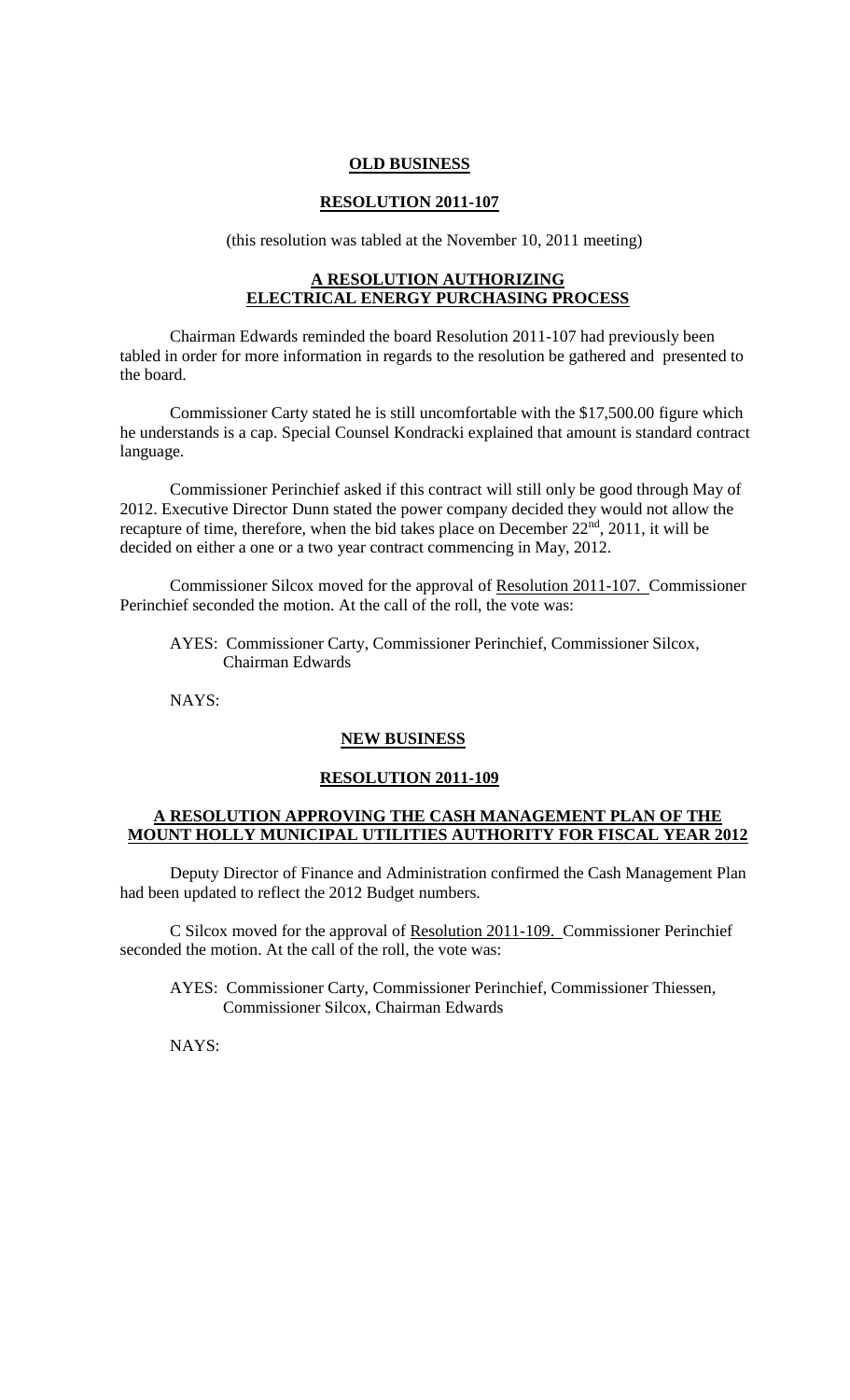# **A RESOLUTION OF THE MOUNT HOLLY MUNICIPAL UTILITIES AUTHORITY APPROVING SALARIES AND WAGES FOR MANAGEMENT AND OTHER NON-UNION PERSONNEL**

Chairman Edwards stated this resolution will be held to the end of the meeting for matters of Commissioners and a brief closed session.

# **RESOLUTION 2011-111**

# **A RESOLUTION OF THE MOUNT HOLLY MUNICIPAL UTILITIES AUTHORITY ADOPTING THE 2012 BUDGET**

Chairman Edwards moved for the approval of Resolution 2011-111. Commissioner Perinchief seconded the motion. At the call of the roll, the vote was:

AYES: Commissioner Perinchief, Commissioner Thiessen, Commissioner Silcox, Chairman Edwards

NAYS: Commissioner Carty

# **RESOLUTION 2011-112**

# **A RESOLUTION APPROVING THE OPERATING EXPENSES FOR THE MONTH OF NOVEMBER 2011**

Commissioner Carty noted the operating expenses were higher then usual due to lieu of taxes payments.

Chairman Silcox moved for the approval of Resolution 2011-112. Commissioner Thiessen seconded the motion. At the call of the roll, the vote was:

AYES: Commissioner Perinchief, Commissioner Thiessen, Commissioner Silcox, Chairman Edwards

NAYS: Commissioner Carty

#### **RESOLUTION 2011-112A**

### **A RESOLUTION APPROVING THE SEWER EXPENSES FOR THE MONTH OF NOVEMBER 2011**

Commissioner Thiessen moved for the approval of Resolution 2011-112A. Commissioner Perinchief seconded the motion. At the call of the roll, the vote was:

AYES: Commissioner Carty, Commissioner Perinchief, Commissioner Thiessen, Commissioner Silcox, Chairman Edwards

NAYS: None

# **RESOLUTION 2011-113**

#### **A RESOLUTION APPROVING THE EXPENDITURES FOR THE MONTH OF NOVEMBER 2011 FROM THE ESCROW FUND**

Commissioner Thiessen moved for the approval of Resolution 2011-113. Commissioner Silcox seconded the motion. At the call of the roll, the vote was:

AYES: Commissioner Carty, Commissioner Perinchief, Commissioner Thiessen, Commissioner Silcox, Chairman Edwards

NAYS: None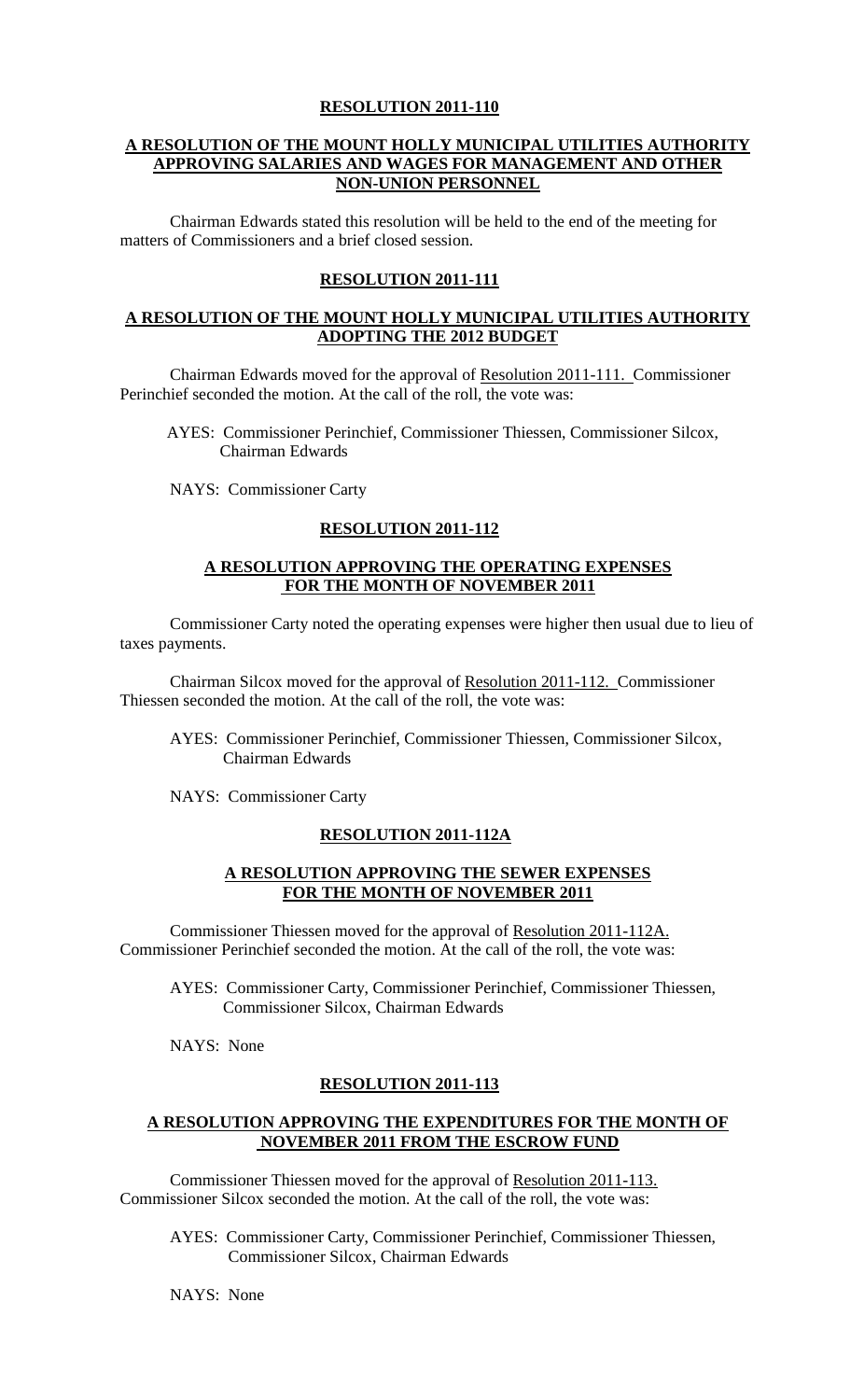# **A RESOLUTION APPROVING THE EXPENDITURES FOR THE MONTH OF NOVEMBER 2011 FROM THE IMPROVEMENT AND REPLACEMENT FUND**

Commissioner Thiessen moved for the approval of Resolution 2011-114. Commissioner Perinchief seconded the motion. At the call of the roll, the vote was:

AYES: Commissioner Carty, Commissioner Perinchief, Commissioner Thiessen, Commissioner Silcox, Chairman Edwards

NAYS: None

# **RESOLUTION 2011-115**

### **A RESOLUTION APPROVING THE EXPENDITURES FOR THE MONTH OF NOVEMBER 2011 FROM THE 2007-2010 CONSTRUCTION FUND (EDWARD STREET PUMP STATION)**

Commissioner Silcox moved for the approval of Resolution 2011-115 Commissioner Perenchief seconded the motion. At the call of the roll, the vote was:

AYES: Commissioner Carty, Commissioner Perinchief, Commissioner Thiessen, Commissioner Silcox, Chairman Edwards

NAYS: None

# **COMMUNICATIONS**

Executive Director Dunn stated there were no communications to report.

#### **MATTERS TO BE PRESENTED BY THE PUBLIC**

There were no matters to be presented by the public.

# **REPORT OF THE EXECUTIVE DIRECTOR**

Executive Director Dunn reported Vanguard, the awardee for the solar power bid, are acting as if they are dealing with a private, versus a public contract, evidenced by some of the changes they are trying to make. Executive Director Dunn stated Russell Trice of Alaimo Associates, Assistant Executive Director Doyle, Solicitor Mushinski, and himself, met on December 7<sup>th</sup> to discuss the changes and respond to Vanguard accordingly. Substantially, no changes are being made. Commissioner Carty asked how this would affect the deadline for the rebates. Solicitor Mushinski stated that deadline is an issue for Vanguard, not for the Authority.

# **REPORT OF THE ENGINEER**

The report of the Engineer was received.

# **REPORT OF THE DEPUTY DIRECTOR FOR PLANT OPERATIONS**

The report of the Deputy Director for Plant Operations was received.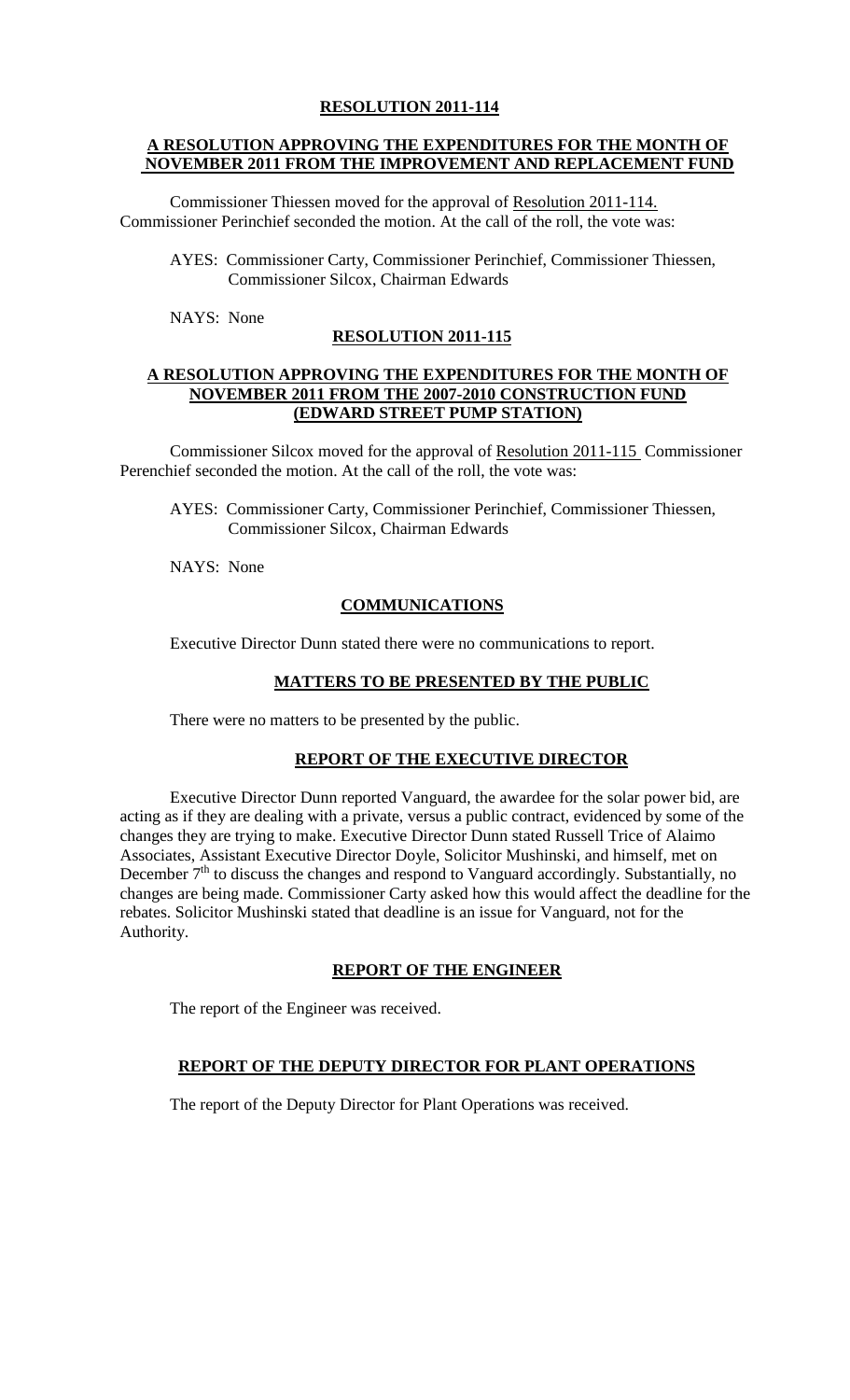### **REPORT OF THE DEPUTY DIRECTOR FOR REGULATORY AFFAIRS**

The Report of the Deputy Director for Regulatory Affairs was received.

Deputy Director for Regulatory Affairs, Stagliano, pointed out there is an automobile accident on the monthly report. Mr. Stagliano stated the accident was through no fault of the Authority's employee, there were no injuries, and the automobile is currently in the process of being repaired.

#### **REPORT OF THE SOLICITOR**

The Solicitor had nothing further to report.

# **REPORT OF THE DEPUTY DIRECTOR OF FINANCE AND ADMINISTRATION**

The Report of the Deputy Director of Finance and Administration was received.

Deputy Director of Finance and Administration, Giordano, reported the budget had been submitted to the State and she received the signed approval from the State on December 7, 2011.

#### **REPORT OF TREASURER**

Treasurer Tidswell offered congratulations to Deputy Director of Finance and Administration, Giordano for the incredible job she did putting the 2012 budget together. Chairman Edwards stated, he too, would like to commend Deputy Director of Finance and Administration, Giordano, and company, for the outstanding work on the 2012 budget.

#### **OTHER NEW BUSINESS**

# **MATTERS TO BE PRESENTED BY THE COMMISSIONERS**

#### **EXECUTIVE SESSION**

Commissioner Silcox moved for the approval of Resolution 2011-116. Commissioner Perinchief seconded the motion.

At 6:25 PM the Authority Commissioners retired to Executive Session for a discussion of personnel matters with the intent of taking action following Executive Session.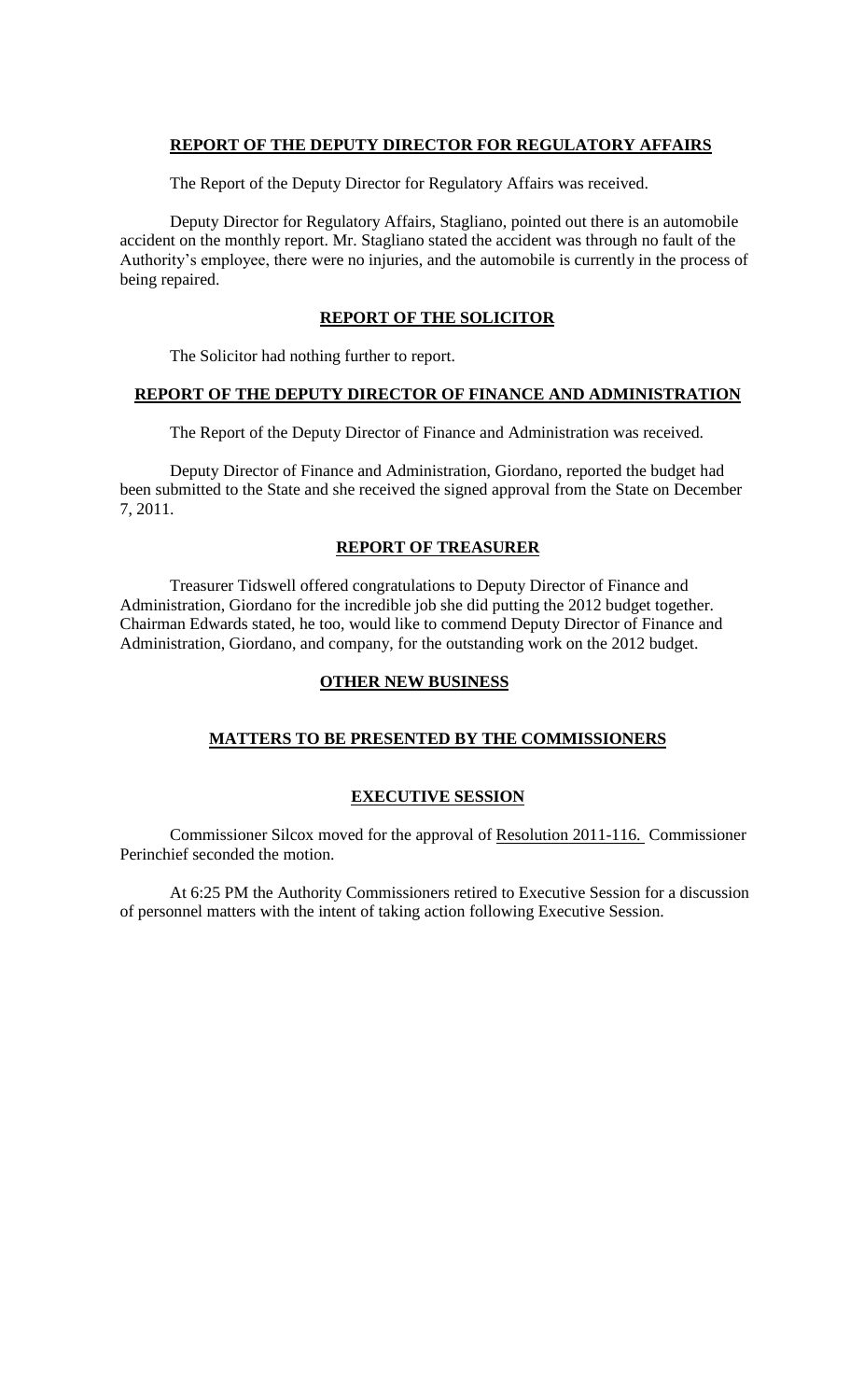#### **AUTHORIZING EXECUTIVE SESSION OF THE MOUNT HOLLY MUNICIPAL UTILITIES AUTHORITY FOR THE PURPOSE OF DISCUSSING PERSONNEL MATTERS**

**WHEREAS**, N.J.S.A. 10:4-12 allows for a Public Body to go into closed session during a Public Meeting; and

**WHEREAS**, the Mount Holly Municipal Utilities Authority has deemed it necessary to go into closed session to discuss certain matters which are exempted from public discussion; and

**WHEREAS**, the regular meeting of this Authority will reconvene following closed session;

**NOW, THEREFORE, BE IT RESOLVED** that the Mount Holly Township Municipal Utilities Authority will go into closed session for the following reasons as outlined in N.J.S.A. 10:4-12:

Discussions pertaining to personnel matters specifically involving salary adjustments for non-bargaining unit employees.

**BE IT FURTHER RESOLVED** that the Authority hereby declares that its discussion of the aforementioned subject may be made public at a time when the Authority Attorney advises the Authority that the disclosure of the discussion will not detrimentally affect any right, interest or duty of the Authority or any other entity with respect to said discussion.

**BE IT FURTHER RESOLVED** that the Authority, for the aforementioned reasons, hereby declares that the public is excluded from the portion of the meeting during which the above discussion shall take place and hereby directs the Secretary to take the appropriate action to effectuate the terms of this resolution.

AYES: Commissioner Carty, Commissioner Perinchief, Commissioner Thiessen, Commissioner Silcox, Chairman Edwards

NAYS: None

The Authority Commissioners returned to regular session at 6:51 P.M.

Respectfully Submitted,

Debra E. Fortner, Secretary

\_\_\_\_\_\_\_\_\_\_\_\_\_\_\_\_\_\_\_\_\_\_\_\_\_\_\_\_\_\_\_\_\_